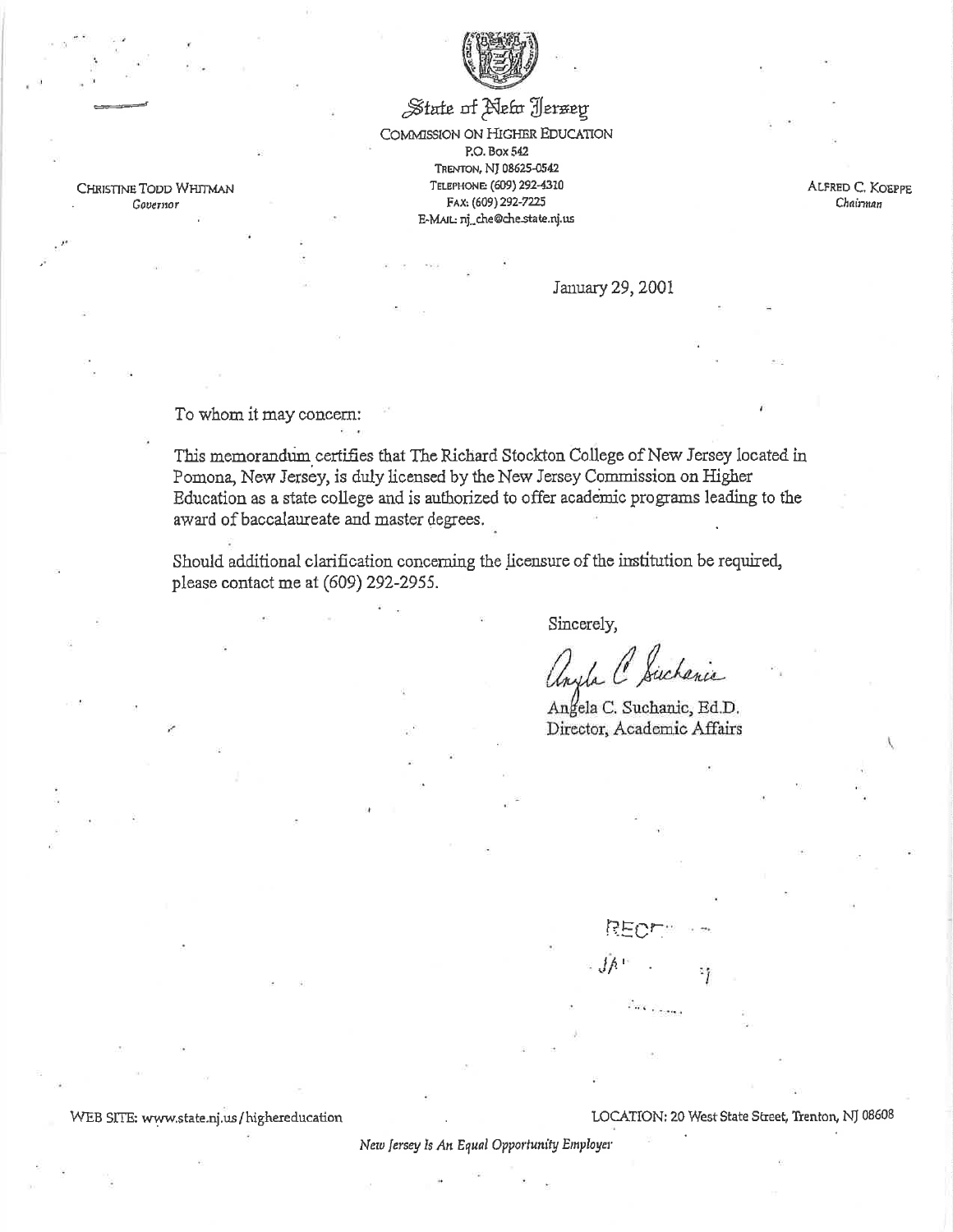

*~tate* **nf** ~ **efu J'Jerseu**  NEW JERSEY HIGHER EDUCATION

P.O. Box 542 TRENTON, NJ 08625-0542 TELEPHONE: (609) 292-4310 FAx: (609) 292-7225 E-MAIL: njhe@njhe.state.nj.us

ROCHELLE **R.** HENDRJCKS *Secretary of Higher Education* 

February 13, 2015

Dr. Herman J. Saatkamp, Jr., President The Richard Stockton College of New Jersey 101 Vera King Farris Drive Galloway, NJ 08205

Dear Dr. Saatkamp:

I am pleased to inform you that the Richard Stockton College of New Jersey's petition seeking eligibility for university status and to change its official name to Stockton University 1s approved. My office will announce the approval to the public in the *New Jersey Register.* 

Congratulations to you and the entire Stockton community. If you have any questions regarding this matter, please contact Eric Taylor, Esq., Director, Office of Licensure, at (609) 984-3738 or eric.taylor@oshe.nj.us.

Sineereb tendricks

Rochelle Hendricks Secretary of Higher Education

c: Eric Taylor

CHRIS CHRISTIE *Governor* 

KIM GUADAGNO *Lt. Governor* 

WEB SITE: www.nj.gov/highereducation **LOCATION: 20 West State Street, Trenton, NJ 08608**